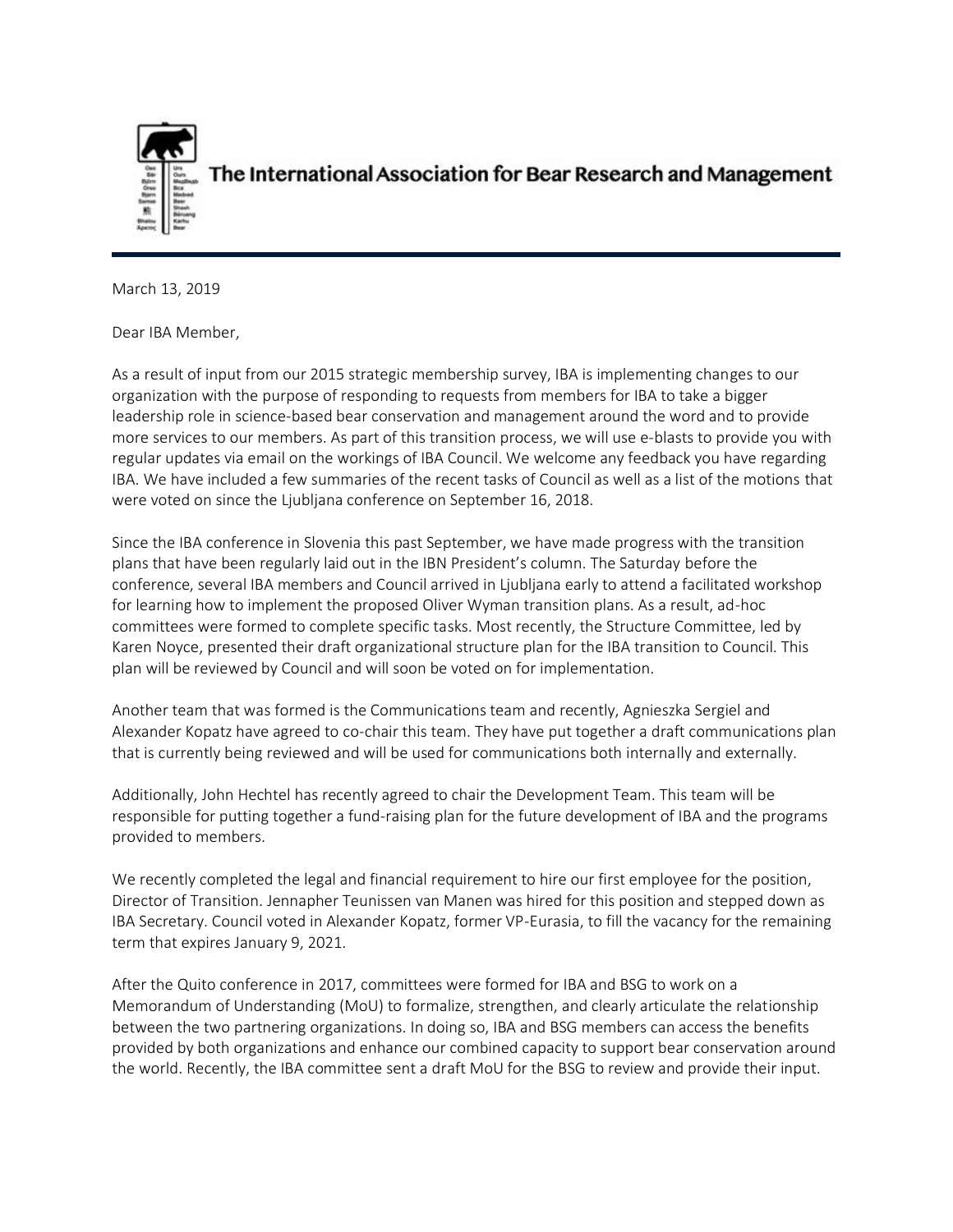Rich Beausoleil, resigned as Chair of the Management Committee in January. Carl Lackey of Nevada Department of Wildlife was nominated to fill the position and elected by Council. Carl is working closely with the IBA President and Director of Transition looking for ways to integrate managers and work more closely with IBA.

In 2013, the Council at the time decided to find a new logo for IBA. There were two reasons for this decision, the primary being the current logo is challenging to work with in different mediums and the second is that many members communicated to Council members that it is time to update the logo as the world moves to more modernized digital communication platforms. Over the past 6 years, four Councils later, input from members, and several attempts with different designers, the current Logo committee (Jennapher Teunissen van Manen, Jack Beardsley, Alexander Kopatz, and Nadine Bechstein) put together a logo design brief based on previous Council and member input and initiated a design competition among artists. Once an artist and design are selected, we will work with the artist to make variations to our preferred design. This will allow us to craft the final result based on the research gathered on how to best change an organization logo and the input we have received from multiple Councils, different designers, and IBA members.

And, last but not least, during the IBA Council meeting in Ljubljana, Montana Fish, Wildlife, and Parks biologist, Lori Roberts presented a bid to host the 2020 IBA conference. The bid was accepted unanimously by Council. Make sure to check out the IBA website for updates as they become available for conference information.

We hope many of you can make it to the 2020 conference and welcome your questions and feedback about IBA. Members are what make IBA a success!

Sincerely,

Andreas Zedrosser, President

Jennapher Teunissen van Manen, Director of Transition

## Council Motions Voted and Passed at Ljubljana Council Meeting

• LCMV-09162018-1: IBA reserve 5% of membership fees to go towards the contingency fund for IBA costs.

Result:10 Council Members Present, 2 Council Members Not Present, 10 Votes in the affirmative, 0 Votes in the negative, 2 Council Members Not Voting, Motion is Adopted.

- LCMV-09162018-2: IBA to put in place a Conflict of Interest Policy, Whistle Blower Policy and Document Retention Plan. Result: 10 Council Members Present, 2 Council Members Not Present, 10 Votes in the affirmative, 0 Votes in the negative, 2 Council Members Not Voting, Motion is Adopted.
- LCMV-09162018-3: URSUS switches to an electronic/online-only journal beginning with 2019 issue.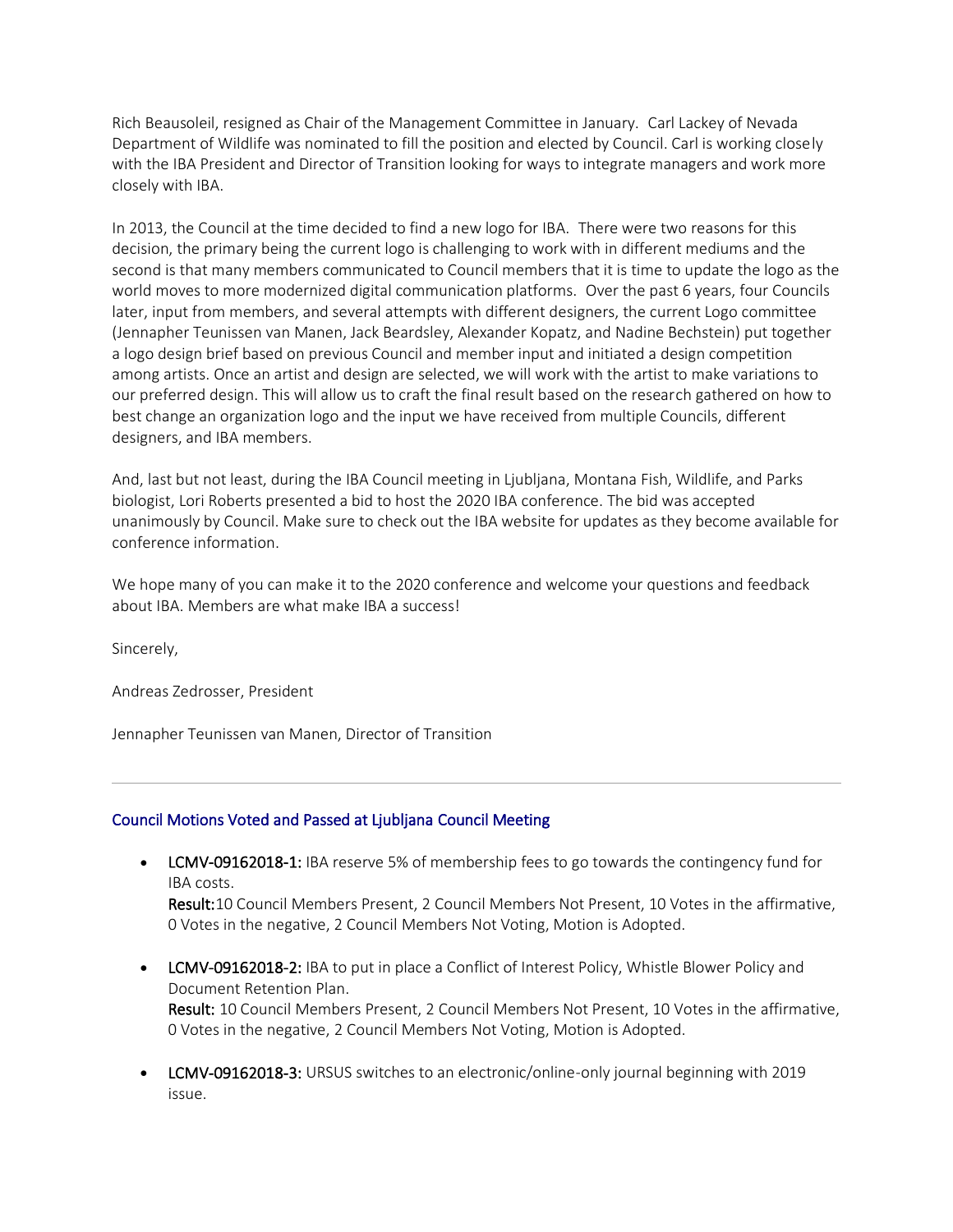Result: 10 Council Members Present, 2 Council Members Not Present, 10 Votes in the affirmative, 0 Votes in the negative, 2 Council Members Not Voting, Motion is Adopted.

• LCMV-09162018-4: IBA Council accepts the bid for the 2020 conference to be held in Kalispell, Montana, USA as proposed by organizer, Lori Roberts of Montana Fish, Wildlife, and Parks. Result: 10 Council Members Present, 2 Council Members Not Present, 10 Votes in the affirmative, 0 Votes in the negative, 2 Council Members Not Voting, Motion is Adopted.

## Council Motions Voted and Passed Since Ljubljana Council Meeting

- 48-2018: Council authorizes IBA fundraisers to send one fund-raising letter via physical mail to members and donors in the US and Canada each year and one stand-alone fundraising email appeal each year. Result: 9 Votes in the affirmative, 1 Vote in the negative, 2 Council Members Not Voting, Motion is Adopted.
- 49-2018: IBA reserves 17% of all donations to the Bear Conservation Fund for operational costs, including administration and fund-raising. Result: 11 Votes in the affirmative, 0 Votes in the negative, 1 Council Member Not Voting, Motion is Adopted.
- 50-2018: IBA hire an accountant to handle payroll, with the particular accountant and services chosen on the advice of the IBA Treasurer. Result: 12 Votes in the affirmative, 0 Votes in the negative, 0 Council Members Not Voting, Motion is Adopted.
- 51-2018: Carl Lackey is appointed as Chair of the IBA Management Committee. Result: 12 Votes in the affirmative, 0 Votes in the negative, 0 Council Members Not Voting, Motion is Adopted.
- 52-2019: IBA Council elect Alex Kopatz to fill the role of the vacated Secretary seat for the term that end on January 9, 2021. Result: 9 Votes in the affirmative, 0 Votes in the negative, 3 Council Members Not Voting, Motion is Adopted.
- 53-2019: IBA Council align the BCF cycle with the calendar year. The current BCF cycle will still end on February 15, 2019, as planned. The next BCF cycle will be from February 16 to December 31, 2019. Thereafter, the BCF cycle will annually be January 1 to December 31. Result: 10 Votes in the affirmative, 0 Votes in the negative, 2 Council Members Not Voting, Motion is Adopted.
- 54-2019: IBA Council officially endorse the joint IBA BSG collaring statement as provided by Agnieszka Sergiel, with potential minor edits to be made upon finalizing the document. Result: 11 Votes in the affirmative, 0 Votes in the negative, 1 Council Member Not Voting, Motion is Adopted.